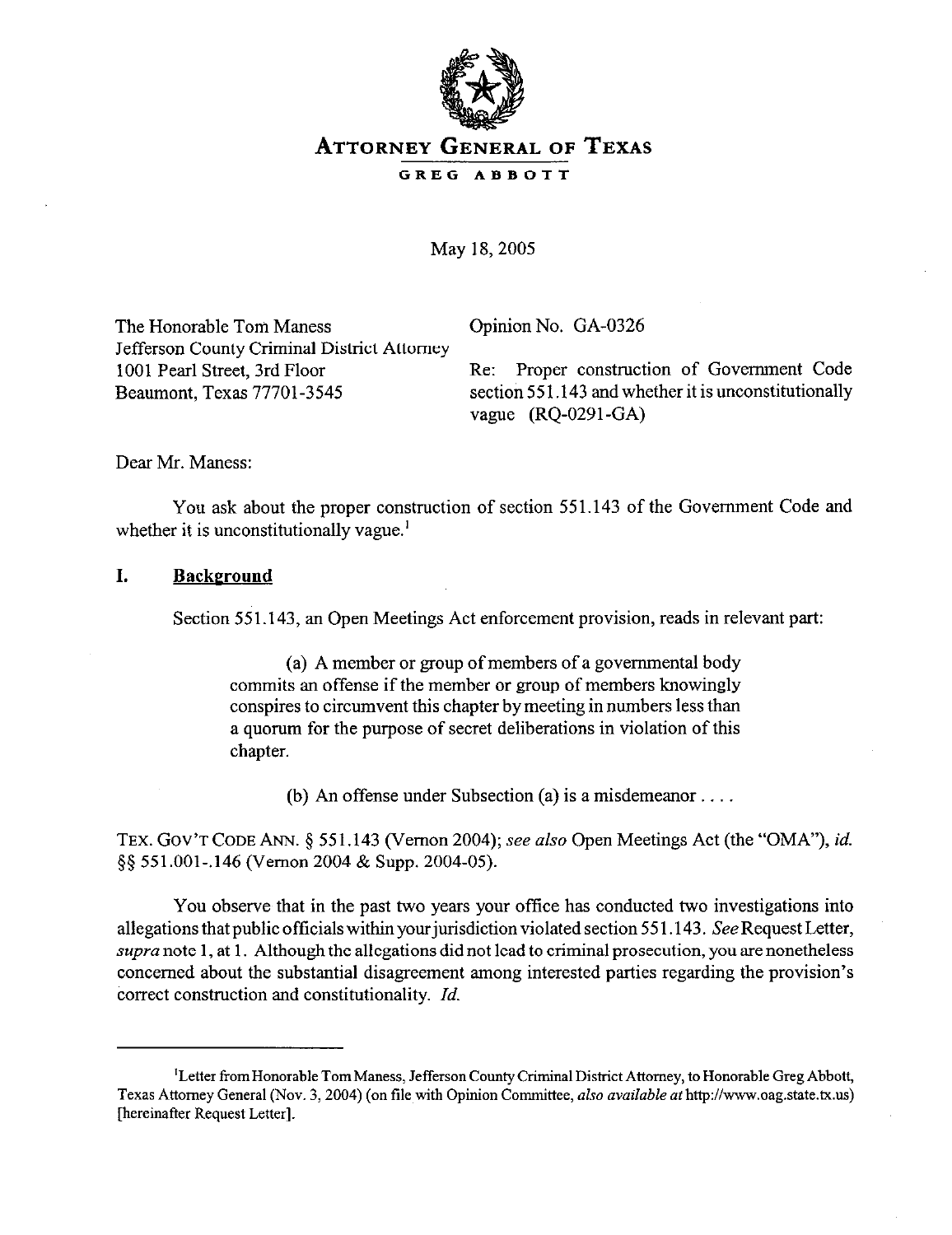Specifically, you note that "the problem in interpretation arises in part from the definitions section of the [OMA]," which you suggest renders section 551.143 meaningless. *Id.* at 2; see also TEX. GOV'T CODE ANN. § 551.001 (Vernon Supp. 2004-05). Section 551.143 criminalizes "meeting in numbers less than a quorum for the purpose of secret *deliberations.*" See TEX. GOV'T CODE ANN. 5 55 1.143(a) (Vernon 2004) (emphasis added). The provision, however, does not define these terms separately for its purposes and therefore relies on section 551.001, the general OMA definitional provision, to supply the definitions. And section 551.001 defines "meeting"and "deliberation" in terms of a governmental body quorum. See Request Letter, *supra* note 1, at 2; TEX. GOV'T CODE ANN.  $\S$  551.001(2), (4) (Vernon Supp. 2004-05).<sup>2</sup> Thus, you consider section 551.143 defective because on its face it would be impossible for individuals to meet or deliberate in groups less than a quorum to knowingly circumvent the Open Meetings Act. See Request Letter, *supra* note 1, at 2-3.

TEX. GOV'T CODE ANN. § 551.001(2) (Vernon Supp. 2004-05) (emphasis added).

And "meeting" is defmed as:

 $(A)$  A deliberation between a *quorum* of a governmental body, or between a quorum of a governmental body and another person, during which public business or public policy over which the governmental body has supervision or control is discussed or considered or during which the governmental body takes formal action; or

(B) except as otherwise provided by this subdivision, a gathering:

(i) that is conducted by the governmental body or for which the governmental body is responsible;

(ii) at which a *quorum* of members of the governmental body is present;

(iii) that has been called by the governmental body; and

(iv) at which the members receive information from, give information to, ask questions of, or receive questions from any third person, including an employee of the governmental body, about the public business or public policy over which the governmental body has supervision or control. The term does not include the gathering of a quorum of a governmental body at a social function unrelated to the public business that is conducted by the body, or the attendance by a quorum of a governmental body at a regional, state, or national convention or workshop, if formal action is not taken and any discussion of public business is incidental to the social function, convention, or workshop. The term includes a session of a governmental body.

*Id.* § 551.001(4) (emphasis added).

<sup>&</sup>lt;sup>211</sup>'Deliberation' means a verbal exchange during a meeting between a quorum of a governmental body, or between a quorum of a governmental body and another person, concerning an issue within the jurisdiction of the governmental body or any public business."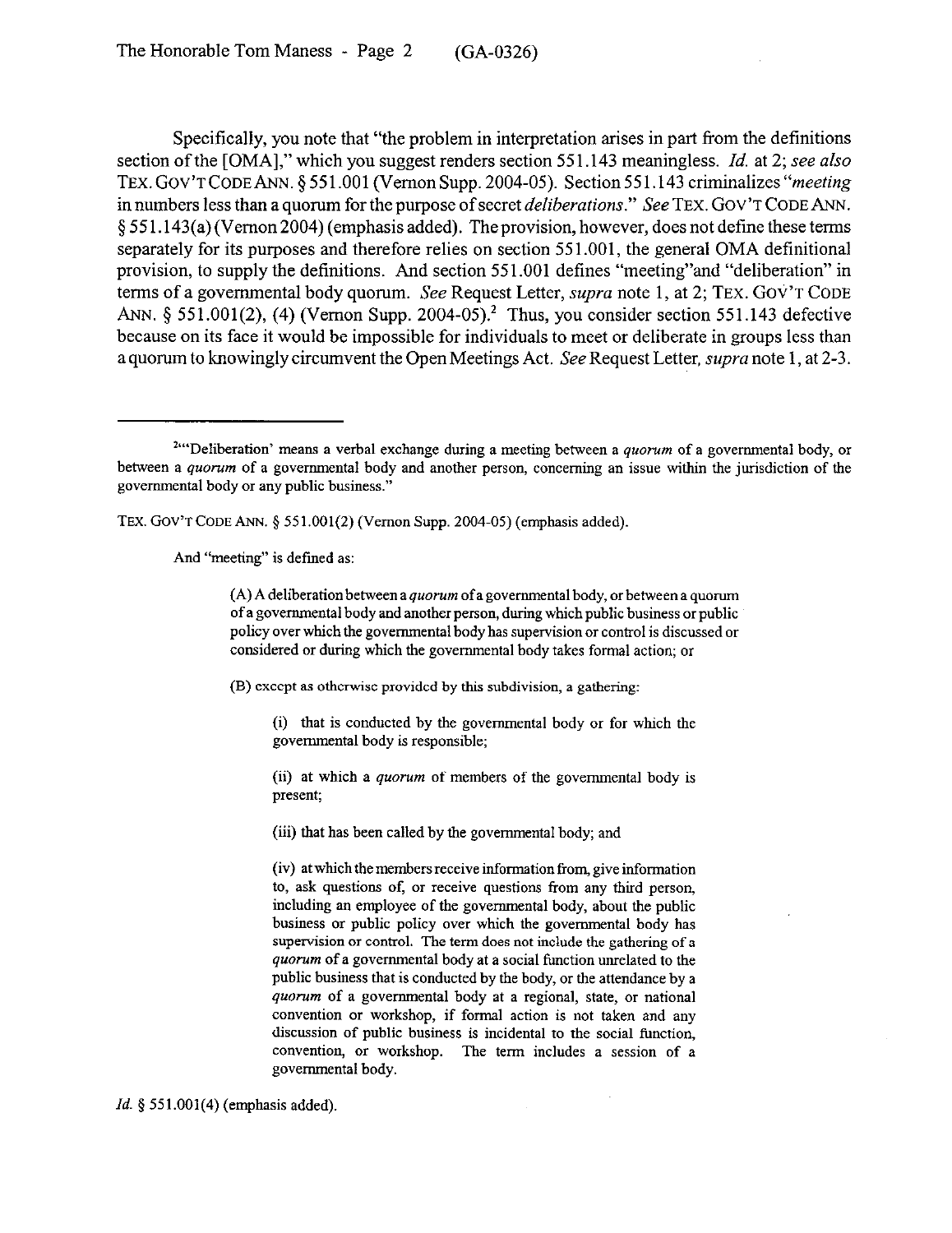In light of its apparent circularity, you ask that we apply section 551.143 to a hypothetical situation in which, with the requisite culpable mental state, a county commissioner makes successive telephone calls to other members of the commissioners court to discuss public matters and to urge that the other members vote on those matters in a certain way. See *id.* at 3.

### **II. Analvsis**

### **A. Proper Construction of Section 551.143**

To answer your questions, we return to section 55 1.143 and note that a violation is dependent on proof of the presence of an actor or actors, subject to the OMA, who knowingly conspire to circumvent the act's requirements by meeting in numbers less than a quorum for the purpose of secret deliberations. See **TEX. GOV'T CODE** ANN. 5 55 1.143(a) (Vernon 2004). Because it is the phrase "meeting in numbers less than a quorum for the purpose of secret deliberations" about which you express concern, we focus on its meaning.

In construing a statute we are charged with determining and giving effect to the legislature's intent. See City *of* San *Antonio* v. *City of Boerne,* 111 S.W.3d 22, 25 (Tex. 2003). This is accomplished by establishing the "plain and common meaning of the statute's words." *Id.*  Generally, if a statute's meaning is unambiguous, we interpret the statute according to its plain meaning. *Id.* Furthermore, we presume that, *inter alia*, a statute is constitutional and that a result feasible of execution is intended. See **TEX. GOV'T CODE** ANN. 5 311.021 (Vernon 2005).

Initially, and important to this analysis, we agree with you that "meeting" in section 551.143 is not defined by the OMA's general definition of the term. See Request Letter, supra note 1, at 2; **TEX. GOV'TCODE** ANN. \$5 551.143(a) (Vernon 2004), 551.001(4) (Vernon Supp. 2004-05). That is, the section 551.001 definition of "meeting" as a noun does not apply here because section 55 1.143 employs the word as a verb. See Request Letter, supra note 1, at 2; **TEX. GOV'T CODE ANN.**  \$5 551.143(a) (Vernon 2004), 551.001(4) (Vernon Supp. 2004-05). Thus, the phrase "meeting in numbers less than a quorum" does not present a legal dilemma because the plain meaning of "meeting" as a verb does not require a quorum.<sup>3</sup> Furthermore, we read "meeting in numbers less than a quorum" to have a particular meaning that does not render the provision circular.

The OMA does not require that governmental body members be in each other's physical presence to constitute a quorum. See **TEX. GOV'T CODE** ANN. 4 55 l.OOl(6) (Vernon Supp. 2004-05) (defining "quorum" simply as a majority of a governmental body). As such, we construe section 55 1.143 to apply to members of a governmental body who gather in numbers that do not physically constitute a quorum at any one time but who, through successive gatherings, secretly discuss a public matter with a quorum of that body. In essence, it means "a daisy chain of members the sum of whom

 ${}^{3}$ See, e.g., THE NEW OXFORD AMERICAN DICTIONARY 1063 (2001) (defining "meet" as to "come into the presence or company of (someone) by chance or arrangement").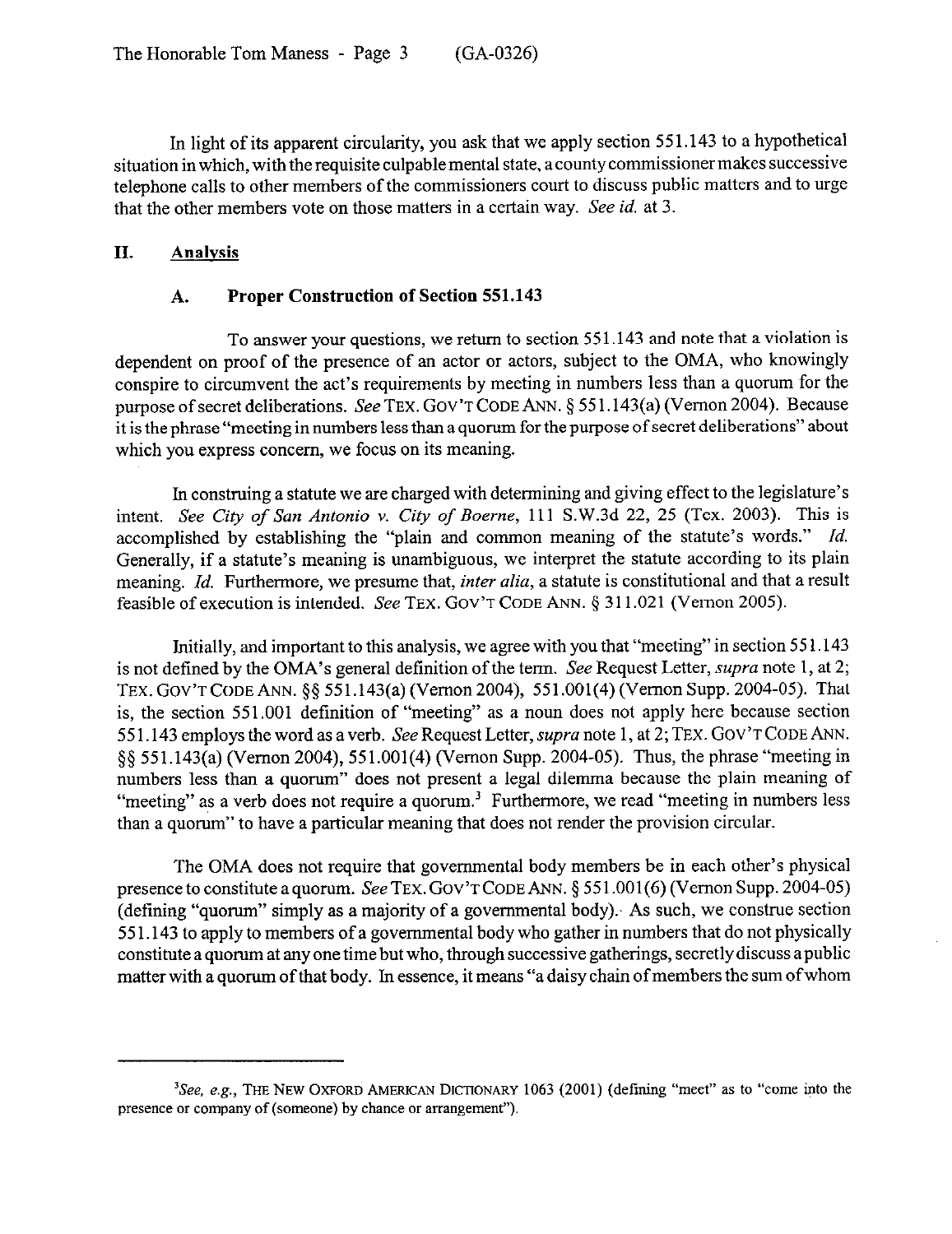constitute a quorum<sup>"4</sup> that meets for secret deliberations. Under this construction, "deliberations" as used in section 55 1.143 is consistent with its definition in section 55 1.001 because "meeting in numbers less than a quorum" describes a method of forming a quorum, and a quorum formed this way may hold deliberations like any other quorum, see *id.* § 551.001(2).

This construction is discernible from a plain reading of the provision. Moreover, because your alternative understanding of this phrase renders the provision fatally defective, and because it is contrary to the presumption that the legislature intended a result feasible of execution, we believe section 551.143's proper construction is the one we describe here. And, also important, our construction comports with past opinions from this office and judicial decisions that have addressed similar issues.

As a general matter, Texas civil courts, in construing the OMA, rely on the OMA's core purpose, which is to guarantee access to the actual decision-making process of governmental bodies. *See Esperanza Peace &Justice Ctr. v. City of San Antonio,* 316 F. Supp. 2d 433,472 (W.D. Tex. 2001). As such, the civil courts construe the OMA's provisions liberally in favor of open government. See id. Furthermore, "[w]hen a majority of a public decisionmaking body is considering a pending issue, there can be no 'informal' discussion. There is either formal consideration of a matter in compliance with the Open Meetings Act or an illegal meeting." *Acker v. Tex. Water Comm'n, 790* S.W.2d 299,300 (Tex. 1990).

With these as its guiding principles, the federal district *court* in *Esperanza* found that in a civil context "meeting in numbers less than a quorum for the purpose of secret deliberations" refers to a quorum or more of a body that attempts to avoid the OMA's purposes by deliberately meeting in numbers physically less than a quorum in closed sessions to discuss public business and then ratifying its actions in a physical gathering of the quorum in a subsequent sham public meeting. See *Esperanza, 3* 16 F. Supp. *2d* at *473,476; accord Willmann v. City of San Antonio,* 123 S.W.3d 469, 478 (Tex. App.-San Antonio 2003, pet. denied); Tex. Att'y Gen. Op. No. JC-0307 (2000) at 8; Tex. Att'y Gen. LO-95-055, at 4; Tex. Att'y Gen. *Op. No.* DM-95 *(1992)* at *4; see generally Hitt v. Mabry,* 687 S.W.2d 791,794 (Tex. App.-San Antonio 1985, no writ). *In Esperanza,* San Antonio city council members passed around a consensus memorandum on the city's budget, which a number of council members equaling at least a quorum signed individually, and then adopted the budget reflected in the memorandum at an open meeting without discussing the memorandum's contents. The court concluded that the council's actions concerning the budget were void because they constituted a meeting held in violation of the OMA. *See Esperanza, 3* 16 F. Supp. 2d at 478; see *also*  **TEX. GOV'T CODE ANN.** § 551.141 (Vernon 2004) ("An action taken by a governmental body in violation of this chapter is voidable.").

In direct consideration of section 551.143, this office has also relied on a definition similar to the one outlined here to conclude that a governmental body's actions in avoiding the technical

<sup>4</sup>Brief from Joseph R. Larsen, Attorney at Law, Ogden, Gibson, White, Broocks & Longoria, L.L.P., to Office of the Attorney General at 2 (Jan. 24,2005) (tiled on behalf of the Freedom of Information Foundation) (on tile with Opinion Committee).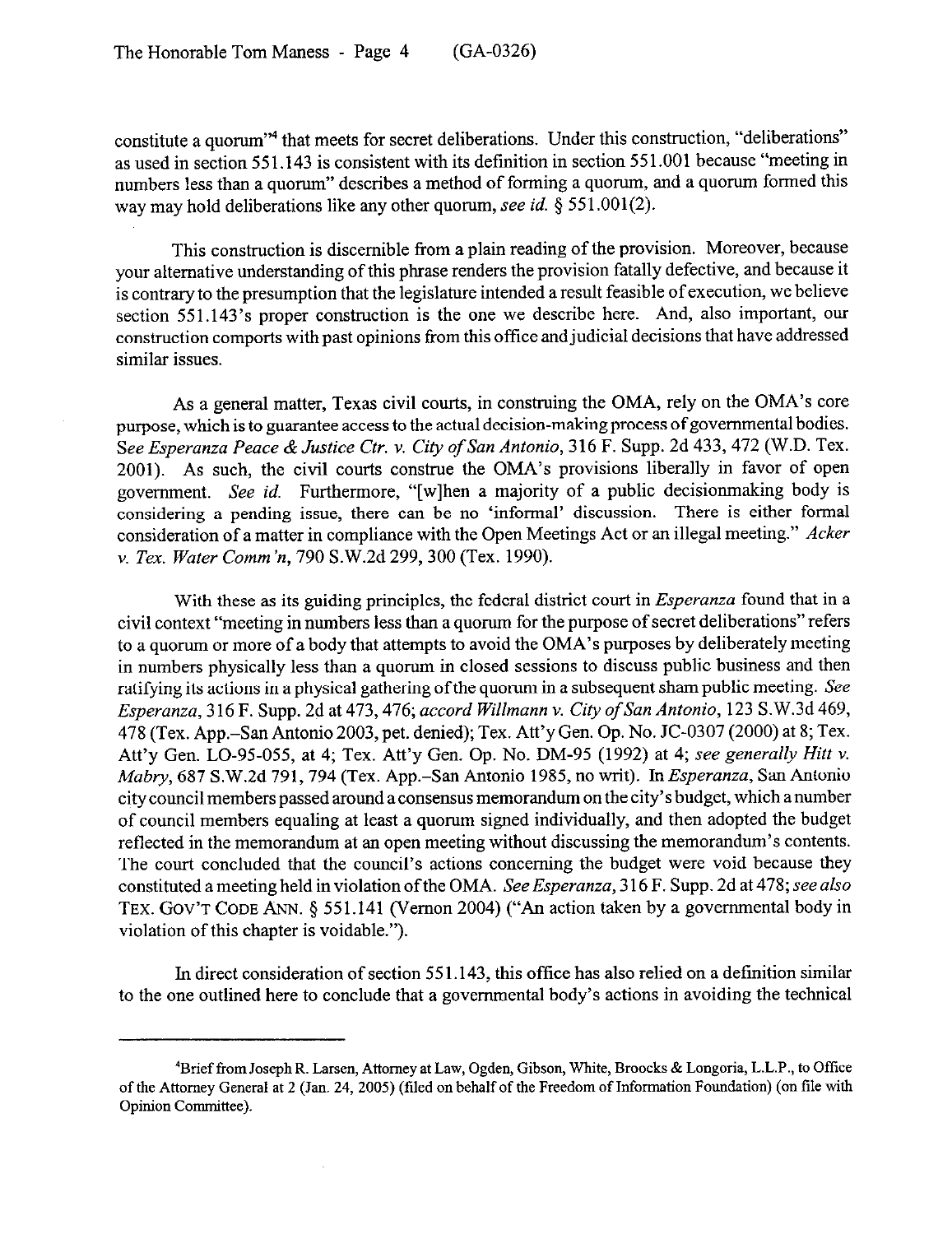definitions of "meeting" and "deliberation" were nonetheless meetings under the OMA. See *generally* Tex. Att'y Gen. Op. Nos. JC-0307 (2000), DM-95 (1992); Tex. Att'y Gen. LO-95-055.

In Attorney General Opinion DM-95, this office considered whether members of a governmental body would violate section 551.143's statutory predecessor if they, without ever creating a physical quorum, signed a letter on matters relevant to public business and then did not meet to take action on the matters in open session. The opinion concluded that "the physical presence of a quorum in a single place at the same time is not always necessary for violation of [the OMA] to occur. Avoiding the technical definition of 'meeting' or 'deliberation' is not, therefore, a foolproof insulator from the effect of the act." Tex. Att'y Gen. Op. No. DM-95 (1992) at 5. Moreover, "it would appear the legislature intended expressly to reach deliberate evasions of these definitions in enacting section4(b) [section 55 1.143' s statutory predecessor] ofthe act." *Id.; accord*  Tex. Att'y Gen. LO-95-055, at 3-4.

In Attorney General Opinion JC-0307, this office again considered section 551.143 and its proper construction. In that opinion, this office was asked whether a third party could violate section 551.143 by enticing members of a body to meet in numbers of less than a quorum for purposes of circumventing the OMA. Relevant to your question, this office, before considering the ultimate question in that opinion, considered whether a governmental body member could violate section 551.143 by enlisting a non-member to facilitate secret deliberations between members. See Tex. Att'y Gen. Op. No. JC-0307 (2000) at 4. The opinion, relying on DM-95, concluded that "[blecause the [OMA] has been construed to apply to situations in which members of a governmental body act as a body but are not in each other's physical presence," such a violation of section 551.143 was possible. *Id.* 

Further, the federal district *court* in *Esperanza* and the Texas appellate *court* in *Willmann v. City of San Antonio* relied on these attorney general opinions to hold that in the civil context the OMA is applicable to a governmental body that takes action without a public meeting, even though it avoids the technical definitions of "meeting" and "deliberation." *See Esperanza,* 316 F. Supp. 2d at *473; Willmann,* 123 S.W.3d at 479. And though neither opinion construed section 551.143 in a criminal context, both concluded that "'it would appear that the legislature intended expressly to reach deliberate evasions of these definitions in enacting [section 551.143]." *Willmann*, 123 S.W.3d at 479 (quoting Tex. Att'y Gen. *Op. No.* DM-95 (1992) at *5); Esperanza,* 316 F. Supp. 2d at 473 (quoting Tex. Att'y Gen. LO-95-055, at 4). These courts' construction of "meeting in numbers less than a quorum" as applying to, for example, a "walking quorum"<sup>5</sup> is consistent with our construction and is consistent with the OMA's definition of "meeting" and "deliberation."

Returning to your hypothetical, you ask that we apply section 551.143 to the following hypothetical situation:

> Commissioner A makes successive telephone calls to Commissioner B and the County Judge. During these conversations Commissioner

*<sup>&#</sup>x27;See Willmann, 123* S.W.3d at 418.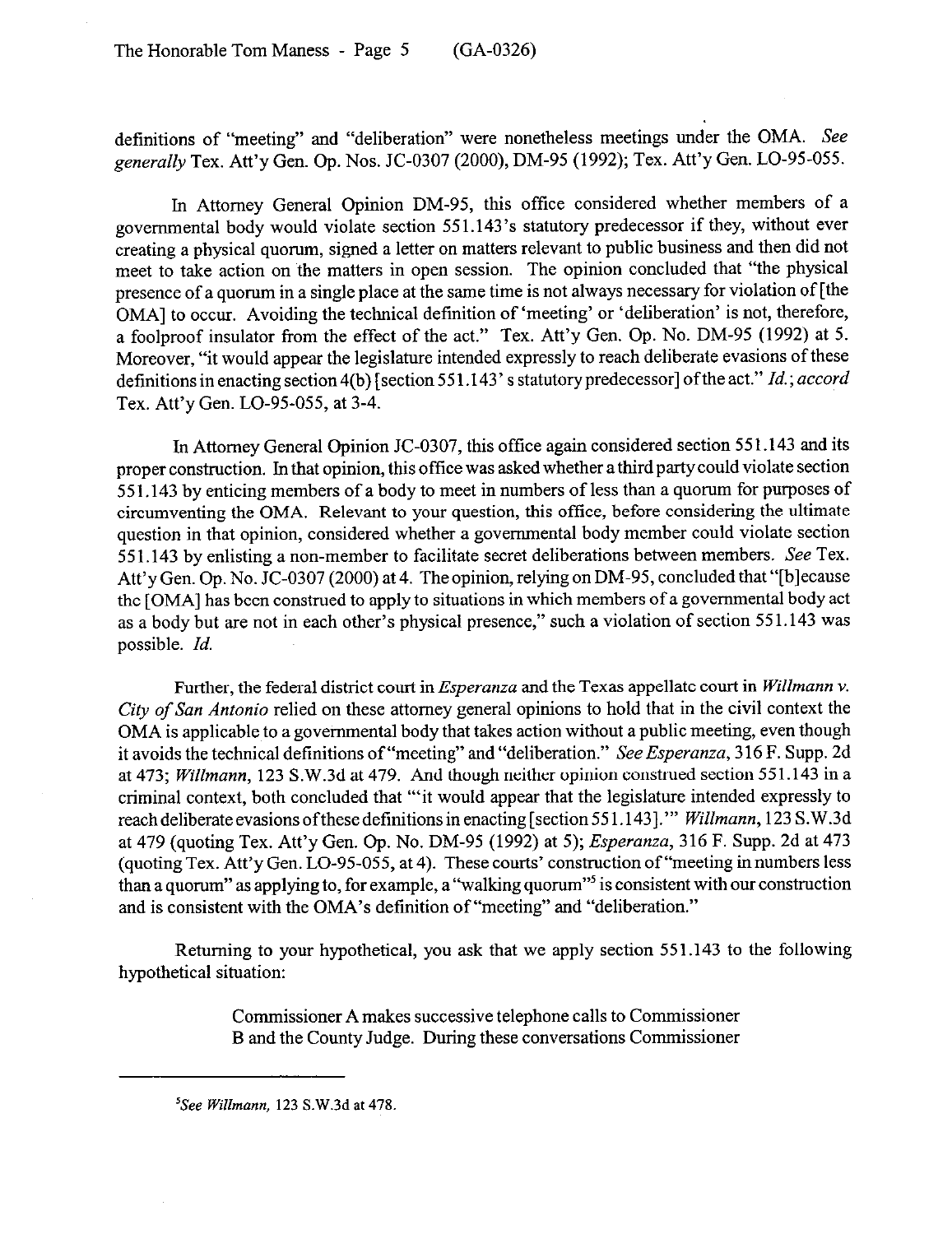A discusses a matter which has already been posted for the next regularly scheduled Commissioners' Court meeting and urges either directly or impliedly that Commissioner B and the County Judge vote in a certain way.

Request Letter, *supra* note 1, at 3. Generally, three members of the commissioners court constitute a quorum, see TEX. LOC. GOV'T CODE ANN. § 81.006(a) (Vernon 1999), and we assume that in this opinion the hypothetical county commissioners and county judge would constitute a quorum.

On the hypothetical's face, without more, we would not be able to answer your question conclusively. Commissioner A appears to violate the statute because he seems to be operating with the requisite culpable mental state and is in fact meeting with a quorum of the commissioners court to secretly discuss public matters. However, proof ofhis culpable mental state is a fact question the resolution of which is not appropriate to the opinion process. See Tex. Att'y Gen. Op. No. GA-0156 (2004) at 10. Furthermore, whether Commissioner B and the County Judge committed a crime is likewise a fact question dependent on proof of their culpable mental state, and the facts described on the face of this hypothetical are insufficient for us to determine as a matter of law that Commissioner B or the County Judge has violated the statute.

You ask us, nevertheless, to assume that the commissioners and county judge knowingly conspired to circumvent the OMA. See Request Letter, *supra* note 1, at 3. Based on such assumptions, because they, in effect, achieved a quorum and held secret deliberations with the intent to avoid an open meeting, Commissioner A, Commissioner B, and the County Judge appear to have violated section 551.143. *Cf. Harris County Emergency Serv. Dist. No. 1 v. Harris County Emergency Corps,* 999 S.W.2d 163, 169 (Tex. App.-Houston [14th Dist.] 1999, no pet.) (no evidence that the members were attempting to circumvent the OMA by using telephone to avoid a quorum).

## **B. Section 551.143's Constitutionality**

You also ask whether section 551.143 is unconstitutionally vague on its face. See Request Letter, *supra* note 1, at 3. Generally, the void-for-vagueness doctrine "requires that a penal statute define the criminal offense with such definiteness that ordinary people can understand what conduct is prohibited and in a manner that does not encourage arbitrary and discriminatory enforcement." *Kolender v. Lawson,* 461 U.S. 352, 357 (1983) (citations omitted). Still, "[a] provision need not  $\dots$  be cast in terms that are mathematically precise; it need only give fair warning of the conduct prescribed, in light of common understanding and practices." *State v. Garcia, 823*  S.W.2d 793,798 (Tex. App.-San Antonio 1992, writ ref d). And while the doctrine speaks in terms of actual notice to citizens, its important aspect is "the requirement that a legislature establish minimal guidelines to govern law enforcement." *Kolender,* 461 U.S. at 358. (citations omitted). A court, moreover, must evaluate a facial challenge to a state law by "consider[ing] any limiting construction that a state court or enforcement agency has proffered." *Id.* at 355 (citations and internal quotes omitted).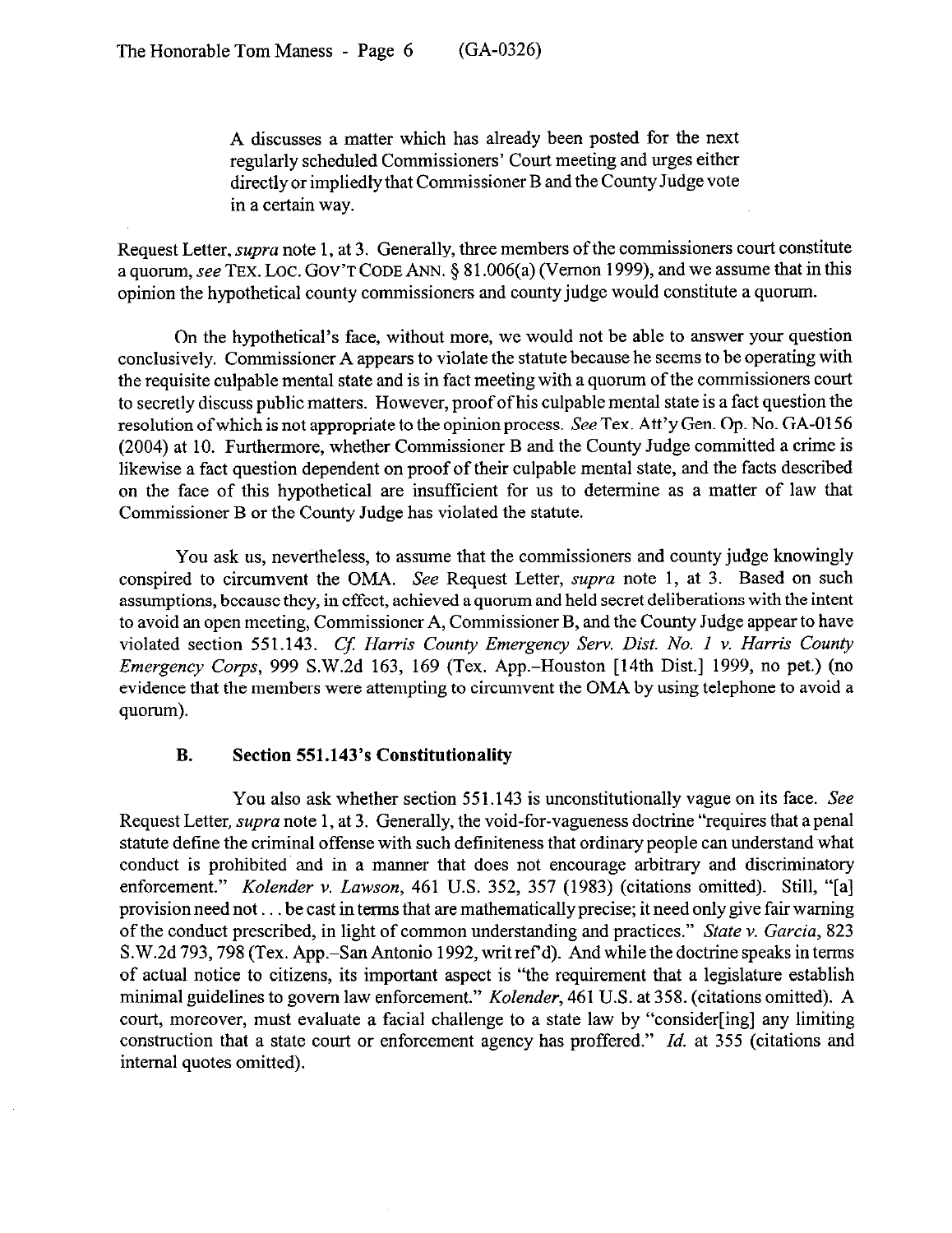Here, the activity made illegal by section 551.143 is quite definite on its face. The Penal Code's definition of "knowingly" applies to section 551.143 because the OMA does not provide a definition of this culpable mental state. See TEX. PEN. CODE ANN. § 1.03(b) (Vernon 2003). Penal Code section 6.03(b) states that

> [a] person acts knowingly, or with knowledge, with respect to the nature of his conduct or to circumstances surrounding his conduct when he is aware of the nature of his conduct or that the circumstances exist. A person acts knowingly, or with knowledge, with respect to a result of his conduct when he is aware that his conduct is reasonably certain to cause the result.

*Id. 5* 6.03(b); see *also Tovar v. State,* 978 S.W.2d 584, 586-87 (construing "knowingly" in the context of Government Code section 55 1.144). And "meeting in numbers less than a quorum for the purpose of secret deliberations" has been understood by civil courts and this office to apply to members of a governmental body who gather in numbers that do not physically constitute a quorum at any one time but who, through successive gatherings, secretly discuss a public matter with a quorum of that body. See *supra* pp. 3-6.

Because section 551.143's meaning is plain, it provides adequate notice and does not allow for arbitrary enforcement. Consequently, we conclude that this section is not unconstitutionally vague.